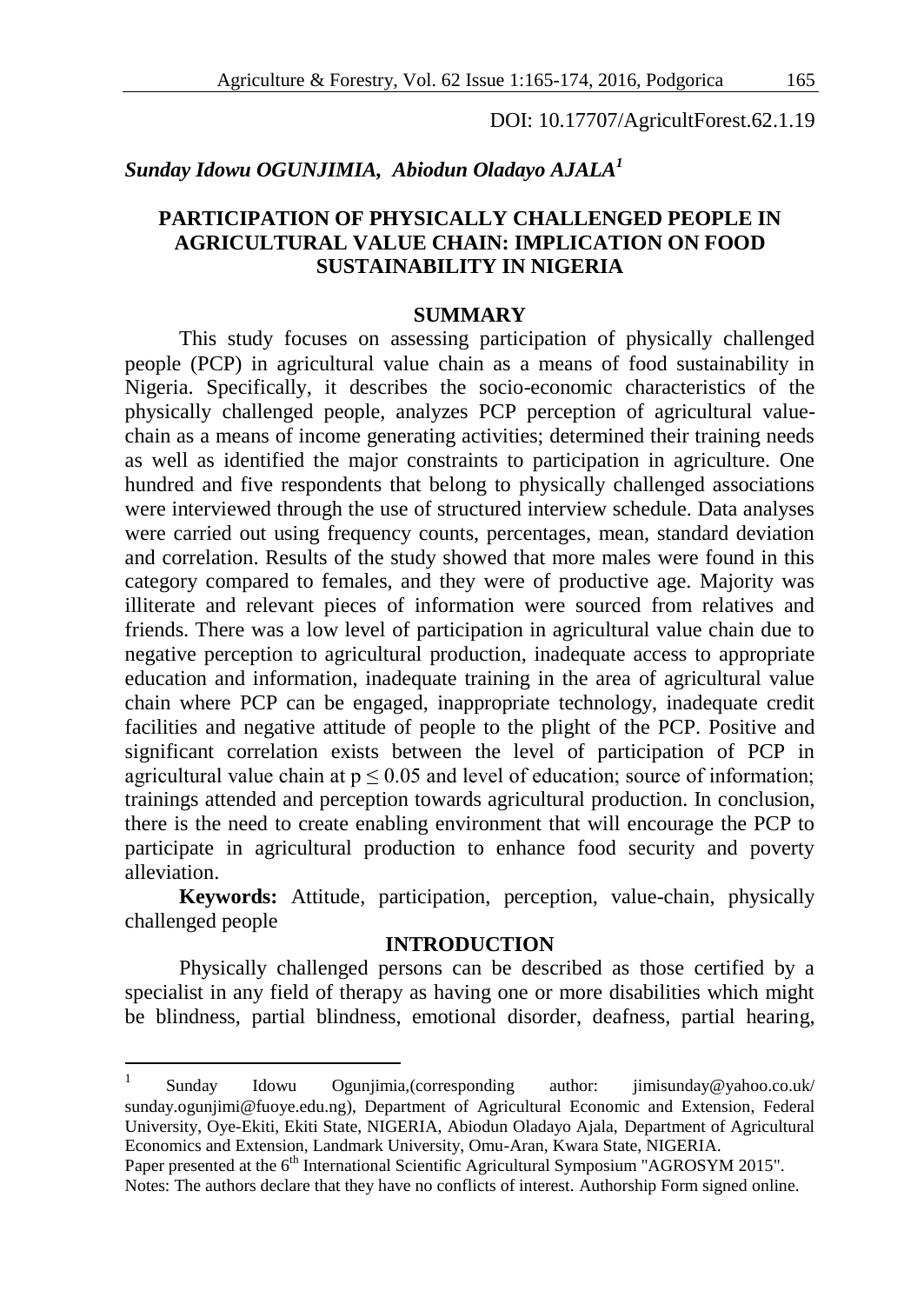physical handicap, speech defects, learning disability, social maladjustment, exceptional giftedness and mental retardation (Deloitte Access Economics, 2011). Persons with disabilities in rural areas represent the poorest of the poor; they lack access to the most basic social services, including education, health services, access to production resources and opportunities for income generation, and employment. The statistics suggest that unemployment for working age disabled people in developing and industrialised countries is between 80-90% and 50-70%, respectively (Naami et al. 2012). They are often excluded from active participation within their community. This general neglect causes these people to be often not included and their specific needs ignored in agricultural development programmes and policies.

The UN convention on the rights of persons with disabilities that came into force in 2008 marks a paradigm shift in how disability is viewed from people with disabilities as objects of charity or medical intervention, to people with rights and control over their own lives, decisions and futures.

Agricultural sector has been the mainstream of national development in which PCP can also be involved in large scale, if given the opportunities. The United Nations Convention on the Rights of Persons with Disabilities (UNCRPD) (United Nation 2006) provides vast opportunities to increase awareness of disability around the world. The World Food Summit organized by FAO in 1996 acknowledged the fundamental contribution to food security by disabled farmers, noting that a large proportion of the disabled people were farmers with responsibility for the food security of their households (FAO, 2006). Efforts are been made by international organizations and developed countries especially European Union to include physically challenged people in agricultural development programme. The European Union recently adopted disability as a cross cutting issue, giving opportunities to include people with disabilities in regular food security programmes. Numerous successful projects have shown that people with disabilities are able to participate in meaningful agricultural activities. Some go as far as suggesting that people with disabilities are the world's untapped resource and that their inclusion is of paramount importance for global food security (Global Forum on Food Security and Nutrition, 2010). In Nigeria, adequate attention has not been paid to the fact that physically challenged people are the world's untapped resource and that their inclusion is of paramount importance for global food security. Therefore the study assessed the participation of physically challenged people in agricultural value chain for food security and poverty eradication. The specific objectives of the study include describing the socio-economic characteristics of the physically challenged people; exploring areas of interest in agricultural value chains where PCP can be involved in the study area; analyze their perception of agricultural value chains as a means of income generating activities; and identify the major constraints to their participation in agriculture value chains.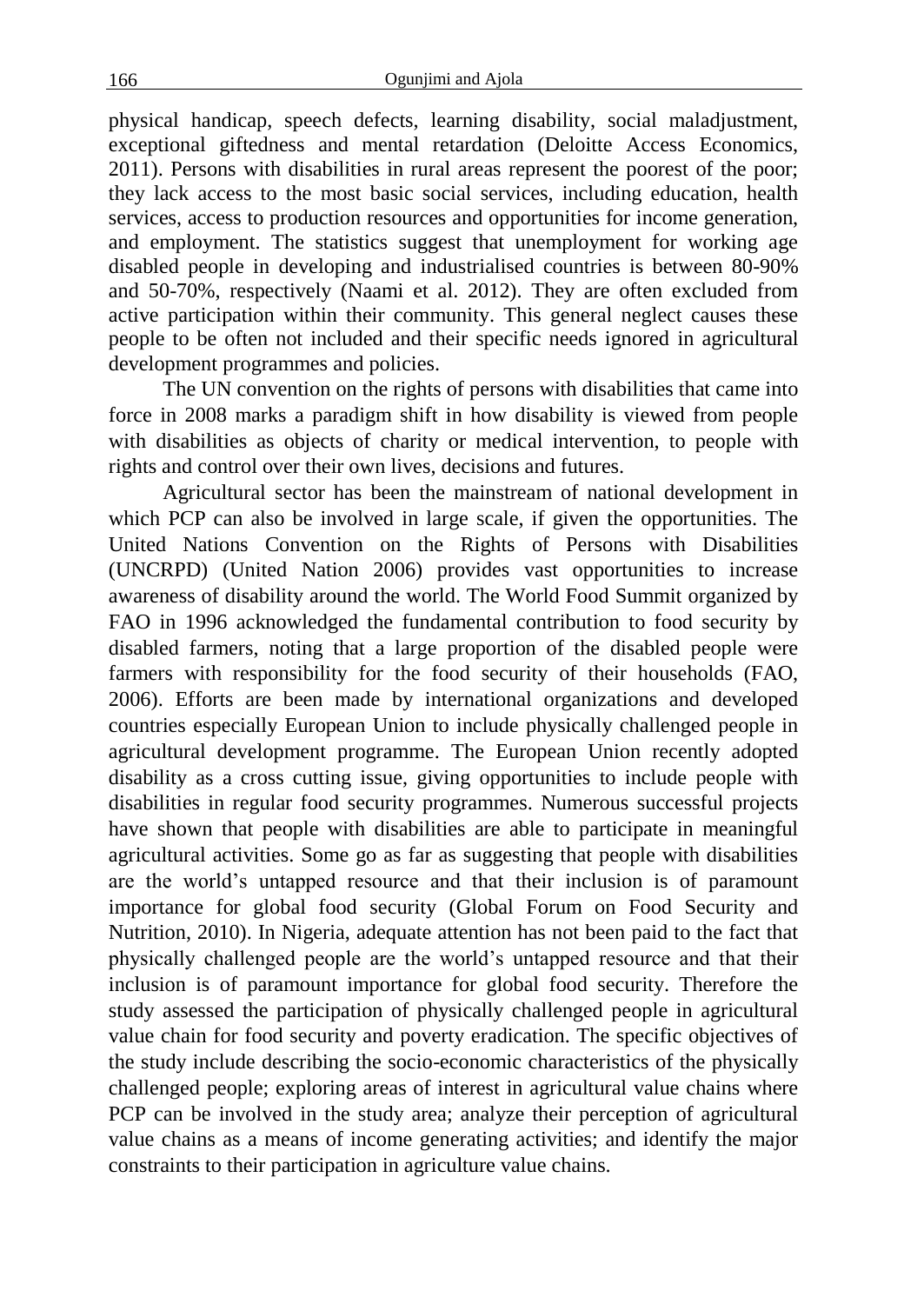## **MATERIAL AND METHODS**

The study was carried out in three out of six states of Southwestern Nigeria. These are Ekiti, Ondo and Osun States. The states were selected in view of the fact that most of these PCP have associations where they can be easily reached and intervention programme can be extended to them. Ten percent of the local Governments (LGAs) in each state were selected. In all, 7 LGAs were used. Fifteen PCP (physically impaired, visually impaired and hearing impaired) were selected in each LGA, to give a total of 105. Structured interview was used to collect relevant quantitative data. Descriptive statistics such as percentages, mean and standard deviation were used to summarize the data. Pearson correlation coefficient was used to draw inferences from the hypotheses. In order to determine the level of participation of PCP in agriculture value chains, statements of opinion on their level of participation were grouped into three. That is fully participating, partially participating and never participated. These were scored 2, 1 and 0, respectively. Mean± standard deviation was used to categorise statements into high, medium and low level of participation.

### **RESULTS AND DISCUSSION**

The results from Table 1 show that majority (82.9%) of the PCP were not more than 60 years old. This indicates that majority of the PCP in the study areas were still in their productive age in which they could still be productive and contribute meaningfully to the socio- economic well being of the society. This is in line with Ogunjimi et al. (2012) findings that majority of farmers in southwestern Nigeria were in their productive age. Moreover, majority (61.0%) were male, while 39.0 percent were female. The findings were expected because of involvement of women in domestic activities. It may also be attributed to the tenure system where females right to land ownership is denied. Moreso, farming activities required time and energy which women may not be able to cope with talk of PCP. This finding corroborates previous findings by Tijani (1999) and Ogunjimi (2011) that population of male farmers in Osun and Edo States were higher than females. However, contrary to expectation that majority of the PCP ought to have married, less than average (38.1%) were married while 61.9% were either single, divorced or widowed. This might be as a result of discrimination against PCP where people without disabilities might not be willing to marry them because of their disabilities. Majority (73.3%) of the PCP either had no education or stop at primary level. This might be a result of inadequate provision of schools for disabled people and where available, there were a lot of rigours in getting to schools due to constraints such as inadequate transportation and trained personnel. This finding also corroborated the submission of Beresford (1996) that the unemployment of disabled people is due to lack of education and training. The results of the study further reveals that PCP were rarely visited by extension agents and majority that claimed having extension contact had it less than 5 times in a year.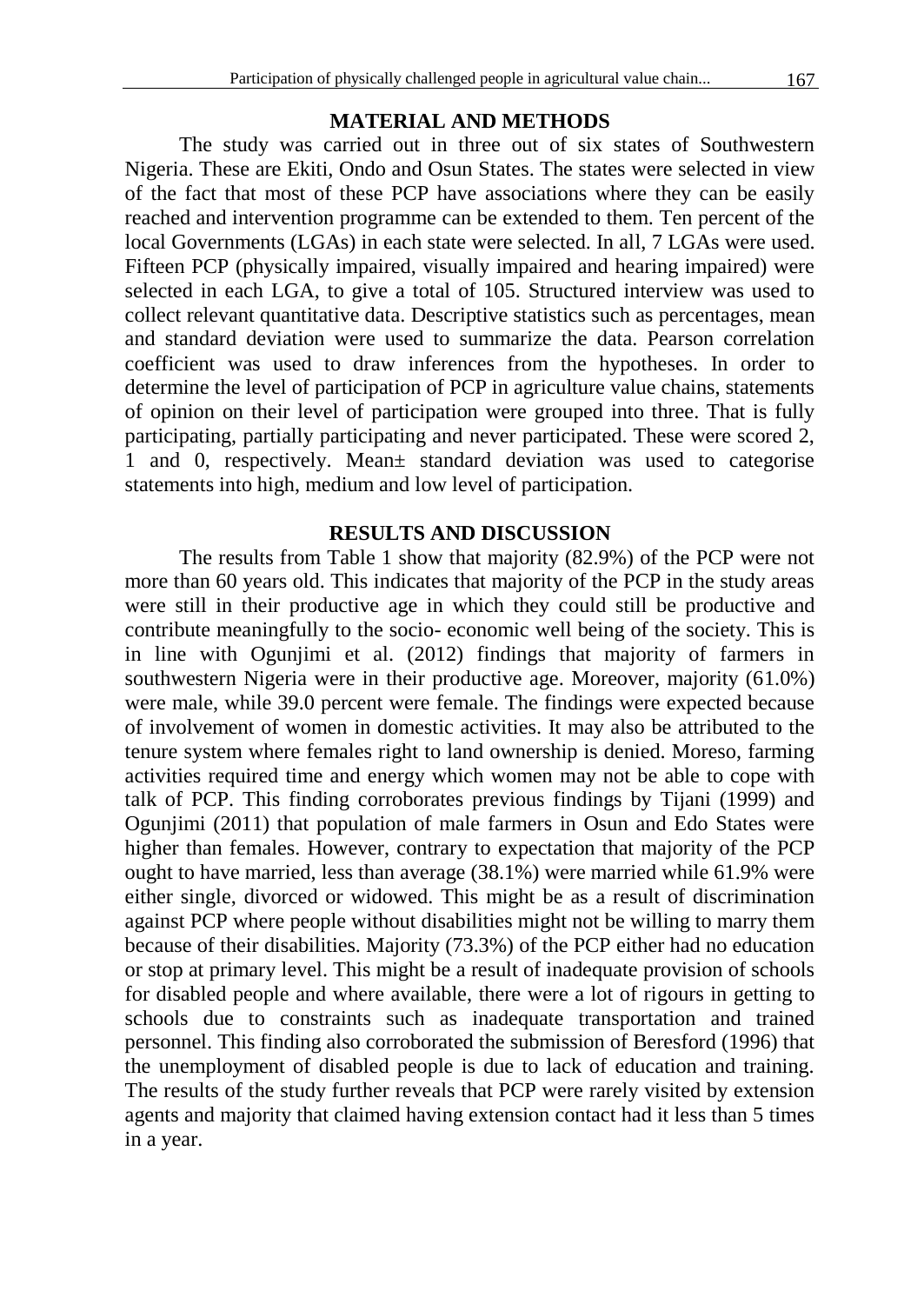168 Ogunjimi and Ajola

Major source of information was other rural dwellers (60%), while extension agents who ought to have been the major source of information were either inadequate in number or not well equipped to face the challenges. Results in Table 1 also reveal that majority were living below the poverty level because above average (54%) realized less than 50,000 Naira (294.12 USD) annually. The finding is in line with the study carried out in India and Uganda as reported by Emmel (2012). The report showed that in India, households with people who have disabilities are worse off than the average household. Similarly, research revealed that in Uganda, households headed by an individual with a disability are 38 percent more likely to be poor than households headed by a person without a disability due to low level of income.

|                               |                | $N = 22$   |                      |
|-------------------------------|----------------|------------|----------------------|
| Socio-economic                | Frequency      | Percentage | Mean/ (STD)          |
| characteristics               |                |            |                      |
| Age (year)                    |                |            |                      |
| Below 30                      | 43             | 41.0       |                      |
| $31 - 60$                     | 44             | 41.9       | 37.0 (11.3)          |
| 61and above                   | 18             | 17.1       |                      |
| Sex                           |                |            |                      |
| Male                          | 64             | 61.0       |                      |
| Female                        | 41             | 39.0       |                      |
| <b>Marital Status</b>         |                |            |                      |
| Single                        | 38             | 36.2       |                      |
| Married                       | 40             | 38.1       |                      |
| Divorced                      | 23             | 22.0       |                      |
| Widowed                       | $\overline{4}$ | 3.7        |                      |
| Year of schooling             |                |            |                      |
| $1-6$                         | 33             | 31.4       |                      |
| $7 - 12$                      | 21             | 20.0       |                      |
| 13 and above                  | $\tau$         | 6.7        |                      |
| Never                         | 44             | 41.9       |                      |
| *Source of information        |                |            |                      |
| Other rural dwellers          | 63             | 60.0       |                      |
| <b>Fadama Facilitators</b>    | 46             | 44.0       |                      |
| Radio and television          | 38             | 36.4       |                      |
| Non-Governmental              | 35             |            |                      |
| Ogranisations                 |                | 33.3       |                      |
| <b>Extension</b> agents       | 29             | 27.6       |                      |
| Newspaper                     | 21             | 20.0       |                      |
| Income /annum                 |                |            |                      |
| Less than 50                  | 57             | 54.3       |                      |
| 51,000-100,000                | 41             | 39.0       | $N65$ , 243 (12,352) |
| Above 100,000                 | 7              | 6.7        |                      |
| Extension contact in the last |                |            |                      |
| one year                      |                |            |                      |
| Never                         | 79             | 75.2       |                      |
| $1 - 5$                       | 19             | 20         |                      |
| $6 - 10$                      | 5              | 4.8        |                      |
|                               |                |            |                      |

Table 1. Distribution of PCP according to socio-economic characteristics  $\overline{M}$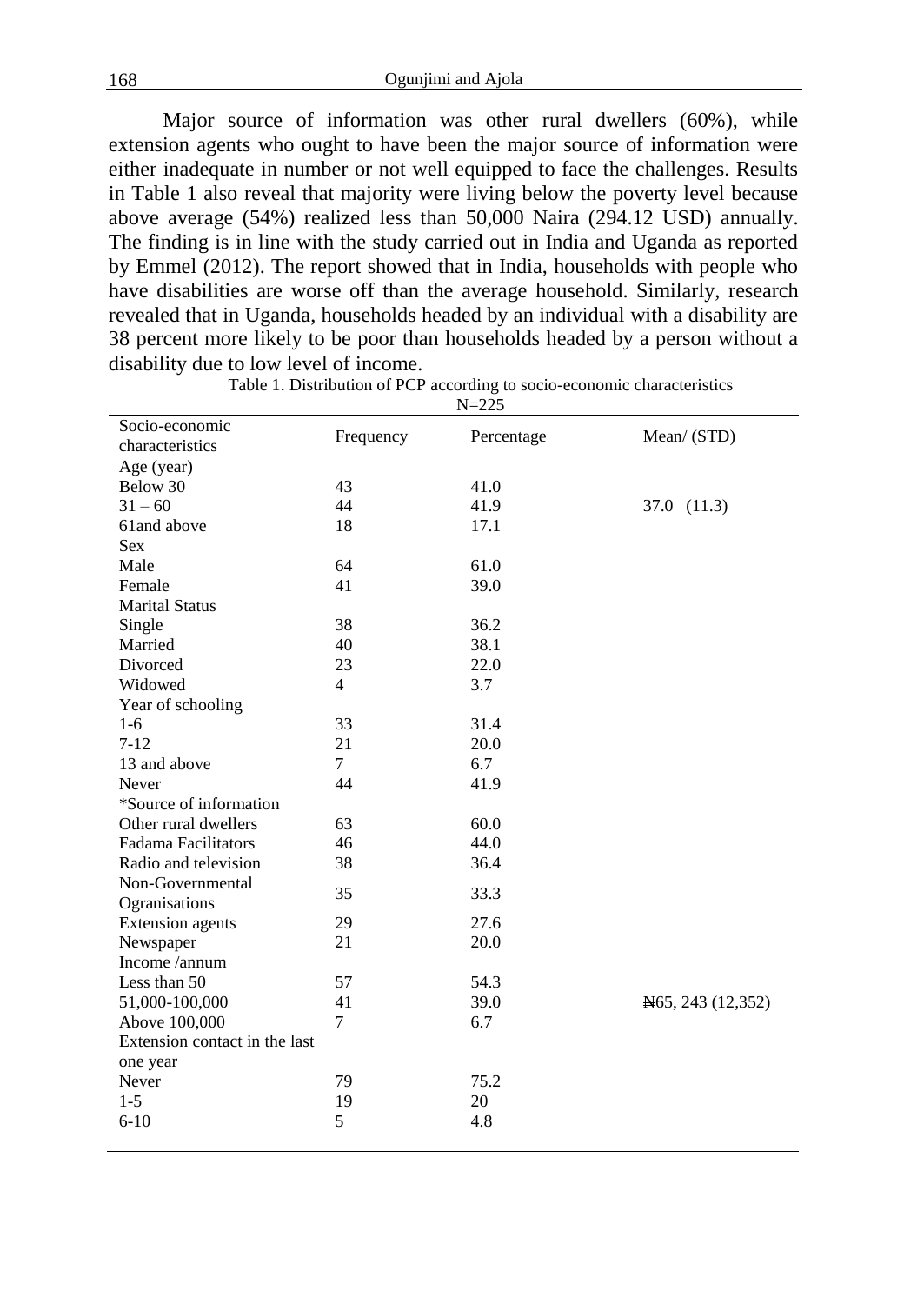Results in Table 2 show that almost a half (49.5%) of PCP interviewed had physical impairment (any impairment which limits the physical function of limbs, fine bones, or gross motor ability). Furthermore, 23.9% of PCP interviewed were hearing impaired (hearing impairment or hard of hearing or deafness refers to conditions in which individuals are fully or partially unable to detect or perceive at least some frequencies of sound which can typically be heard by most people). Meanwhile, 14.3% of the PCP were visually impaired. This is loss of vision of a person to such a degree as to qualify as an additional support need through a significant limitation of visual capability resulting from either disease, trauma, or congenital or degenerative conditions that cannot be corrected by conventional means, such as refractive correction, medication, or surgery). Few (12.4%) of the PCP had intellectual retardation (specific learning disability). There is ability in disability. Despite their challenges all are still participating in one agricultural production or the other.

| Table 2. Types of disabilities |  |
|--------------------------------|--|
|--------------------------------|--|

| Types of disabilities                                               | Frequencies | $\frac{0}{0}$ |
|---------------------------------------------------------------------|-------------|---------------|
| Visual impairment (Partial blindness)                               | 15          | 14.3          |
| Hearing impairment (deafness, partial hearing<br>and speech defect) | 25          | 23.9          |
| Physical impairment                                                 | 55          | 49.5          |
| Intellectual (learning disability), mental<br>retardation           |             | 12.4          |

Results in Table 3 show major areas of agricultural production in which PCP participated. Majority (58.1%) of PCP were into crop production while others were into livestock production (26.7%), fisheries and aquaculture (6.7%) and beekeeping (5.7%). The implication of this is that despite their disability, they were still involved in agricultural production in which they were able to contribute their quotas to national food sufficiency. This finding corroborated Emmel (2012) report from a work carried out among disabled people in Haraspada village in Puri district, Odisha, India in which majority of disabled people in the village were into agricultural production.

Table 3. Major areas of agricultural production in which PCP participate

| agricultural<br>of<br>Area<br>production | Frequencies    | $\%$ |
|------------------------------------------|----------------|------|
| Crop production                          | <sup>61</sup>  | 58.1 |
| Livestock keeping                        | 3 <sup>1</sup> | 29.5 |
| Fisheries and aquaculture                | −              | 6.7  |
| Beekeeping                               |                |      |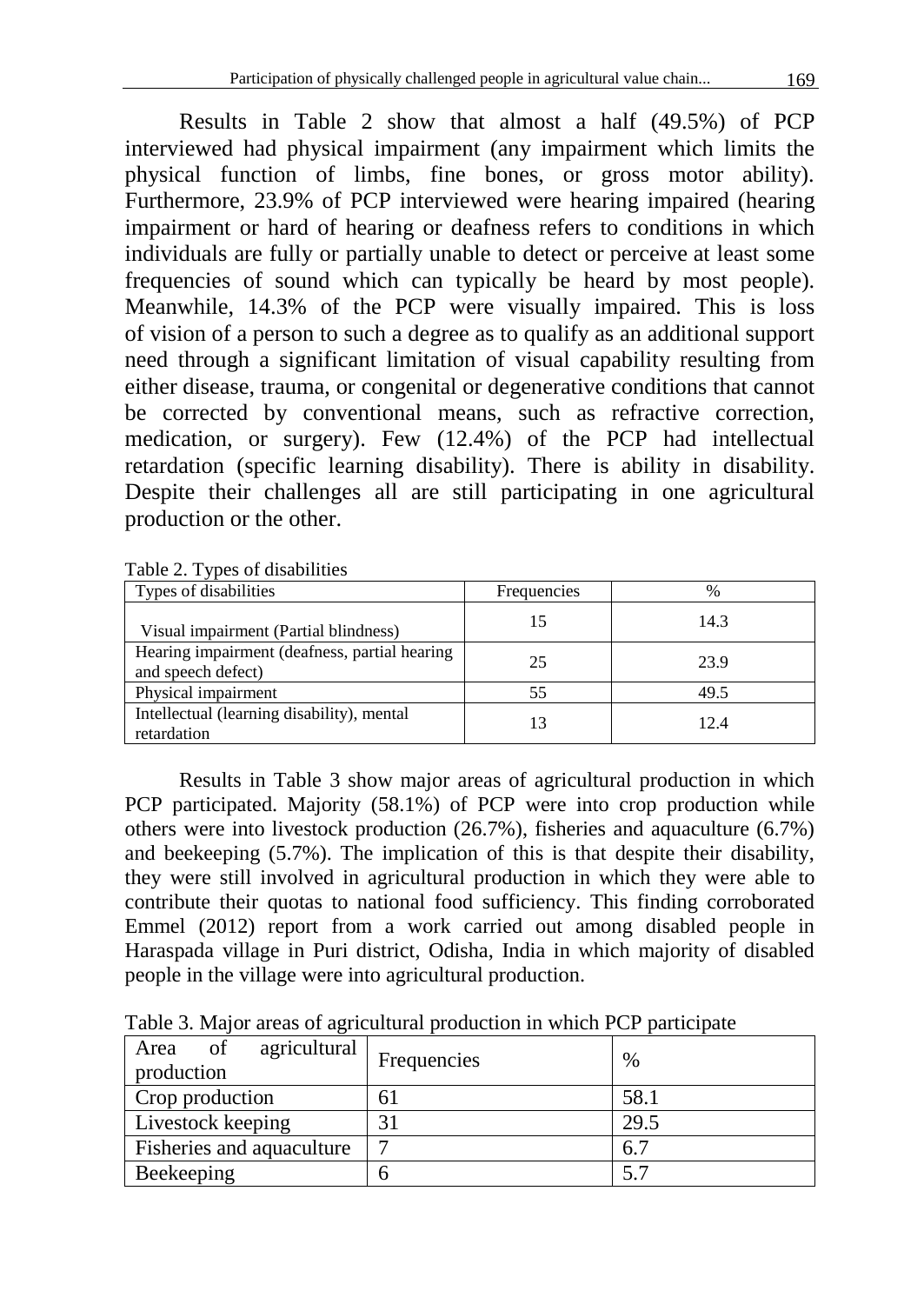Analysis of the study showed that the total mean score of participation level in agricultural value chain was 2.5 with standard deviation of 0.6. Participation was rated in descending order. Crop production was rated first with mean score of 2.8, while marketing of agricultural products was rated next. Others include livestock production (mean=1.5), processing of agricultural products (mean=1.5), packaging of agricultural products (mean=1.1). Considering the level of participation, crop production had high level of participation while marketing had medium level of participation. For other agricultural production and value chains, participation by pcp was at low level. The implication of this finding is that pcp have low level of participation in other agricultural value chains apart from crop production and marketing of agricultural production which might be as result of inadequate knowledge and skill about other activities. In order to attain high participation in agricultural value chain, factors hindering it must be taken into considerations and necessary actions needed to be taken.

Table 4: Distribution of pcp according to mean score of level of participation in agricultural value-chains

| Participation in agricultural production | Production | Rank                   |
|------------------------------------------|------------|------------------------|
| Crop production                          | 2.8        | 1 <sup>st</sup>        |
| Marketing of agricultural products       | 2.5        | $\gamma$ <sup>nd</sup> |
| Livestock production                     | 1.5        | $2^{\text{rd}}$        |
| Processing of agricultural products      | 1.5        | $4^{\rm th}$           |
| Packaging of agricultural products       | 1.1        | $\leq$ tn              |
| Fisheries and aquaculture production     |            | 6 <sup>th</sup>        |
| Honey production                         | 0.9        | $-\th$                 |

Table 5. Rank–order of statement of opinion on perception of PCP about agricultural production

| Statement of opinion                                                          | Mean Rank |                 |
|-------------------------------------------------------------------------------|-----------|-----------------|
| Agriculture is worthwhile venture hence PCP should be encouraged 4.1          |           | 1 <sup>st</sup> |
| to participate in it.                                                         |           |                 |
| Agriculture increase the income of farmers hence participating in it is $3.8$ |           | $2^{nd}$        |
| necessary.                                                                    |           |                 |
| Market values of agricultural products are commensurate with the $3.6$        |           | $3^{\text{rd}}$ |
| cost of production                                                            |           |                 |
| Most of the activities are environmental friendly                             | 3.5       | $4^{\text{th}}$ |
| Agricultural value chains required a lot of training hence discouraged 2.8    |           | $5^{\text{th}}$ |
| participation in them.                                                        |           |                 |
| Agricultural activities required a lot of technical skill, which is very 2.6  |           | 7 <sup>th</sup> |
| difficult to acquire.                                                         |           |                 |
| Agricultural production is a waste of time venture hence involvement [2.3]    |           | 8 <sup>th</sup> |
| is not necessary                                                              |           |                 |
| Income from other occupations is enough to spend throughout the $ 1.9\rangle$ |           | 9 <sup>th</sup> |
| year hence participation is a waste of time                                   |           |                 |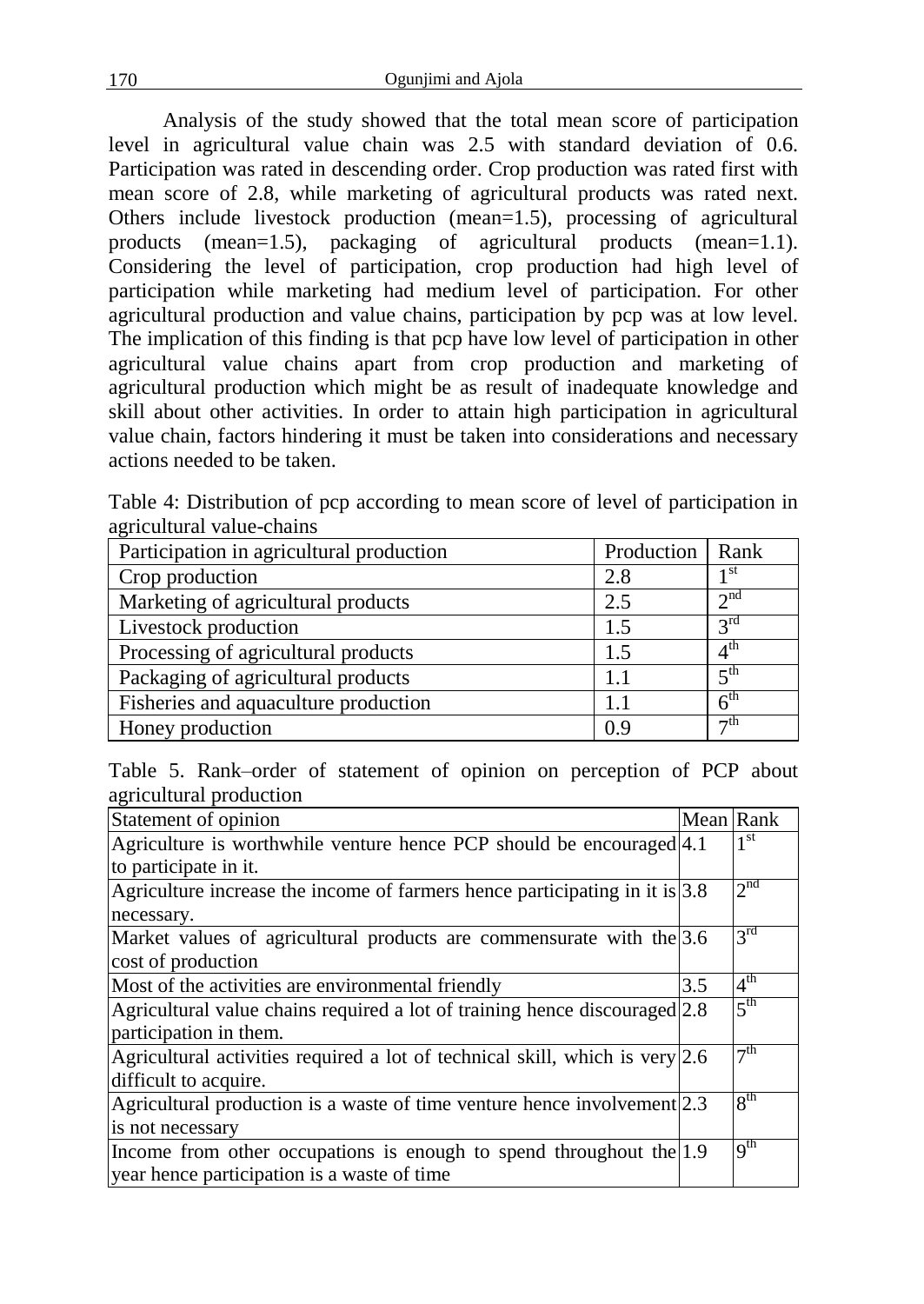Responses from pcp on who market products that they produced in table 5 showed that only 31.4 percent of the pcp marketed their products themselves while a good number (68.6%) claimed that their parents, relatives/friends and other farmers were in charge of marketing their agricultural products for them it could be deduced from pcp responses that they were not directly in charge of what they produced which might be due to constraints such as distance from village to market, transportation problems and other related problems.

Problems encountered by pcp are shown in table 7. They are multi-faceted, which ranges from negative attitude of people to the plight of pcp and discrimination against them (mean=4.4). Other problems encountered were stated in descending order of their severity: inadequate assistive and rehabilitation appropriate for agricultural workers ranked next. This was followed by problems such as inadequate credit facilities, high cost of input, inadequate processing equipment, inadequate skill on improvement practices, inadequate information, distance to rural market, insufficient access to labour and lands. Attention needs to be focussed on all the constraints stated above for livelihood of pcp to be sustainable. The finding is in line with hanko and polman (2002) fao project reports that pcp lack access to the most basic social services, including education, health services, access to production resources and opportunities for income generation, and employment. Moreover, emmel (2002) concluded in a study carried out in puri village in india that absence of savings and credit facilities within villages, corruption and lack of faith in banking institutions by disabled people's ability deny them credit. Furthermore, unavailability of raw materials and limited marketing opportunities are challenges for disabled people in initiating their business.

| about agricultural production                                                                                  |      |                 |
|----------------------------------------------------------------------------------------------------------------|------|-----------------|
| Statement of opinion                                                                                           | Mean | Rank            |
| Agriculture is worthwhile venture hence PCP should be<br>encouraged to participate in it.                      | 4.1  | 1 <sup>st</sup> |
| Agriculture increase the income of farmers hence participating<br>in it is necessary.                          | 3.8  | 2 <sup>nd</sup> |
| Market values of agricultural products are commensurate with<br>the cost of production                         | 3.6  | 3 <sup>rd</sup> |
| Most of the activities are environmental friendly                                                              | 3.5  | 4 <sup>th</sup> |
| Agricultural value chains required a lot of training hence<br>discouraged participation in them.               | 2.8  | 5 <sup>th</sup> |
| Agricultural activities required a lot of technical skill, which is<br>very difficult to acquire.              | 2.6  | 7 <sup>th</sup> |
| Agricultural production is a waste of time venture hence<br>involvement is not necessary                       | 2.3  | 8 <sup>th</sup> |
| Income from other occupations is enough to spend throughout<br>the year hence participation is a waste of time | 1.9  | 9 <sup>th</sup> |

Table 6. rank–order of statement of opinion on perception of pcp about agricultural production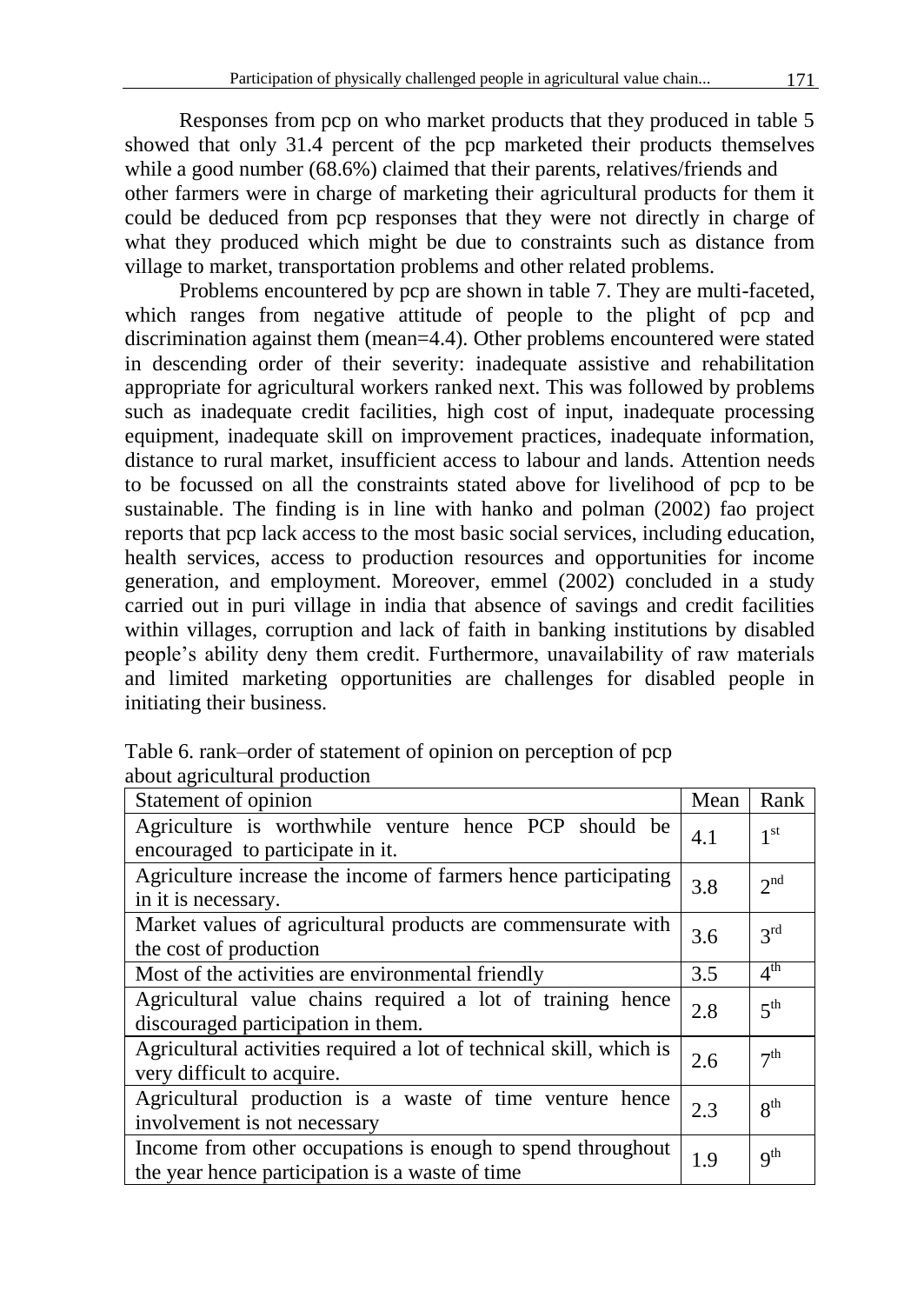Problems encountered by pcp are shown in table 7. They are multi-faceted, which ranges from negative attitude of people to the plight of pcp and discrimination against them (mean=4.4). Other problems encountered were stated in descending order of their severity: inadequate assistive and rehabilitation appropriate for agricultural workers ranked next. This was followed by problems such as inadequate credit facilities, high cost of input, inadequate processing equipment, inadequate skill on improvement practices, inadequate information, distance to rural market, insufficient access to labour and lands. Attention needs to be focussed on all the constraints stated above for livelihood of pcp to be sustainable. The finding is in line with hanko and polman (2002) fao project reports that pcp lack access to the most basic social services, including education, health services, access to production resources and opportunities for income generation, and employment. Moreover, emmel (2002) concluded in a study carried out in puri village in india that absence of savings and credit facilities within villages, corruption and lack of faith in banking institutions by disabled people's ability deny them credit. Furthermore, unavailability of raw materials and limited marketing opportunities are challenges for disabled people in initiating their business.

| racio / Construints to pep participation in agricultural production varior enamis |      |                  |
|-----------------------------------------------------------------------------------|------|------------------|
| Constraints                                                                       | Mean | Rank             |
| Discrimination against PCP by people in the society                               | 4.4  | 1 st             |
| Inadequate assistive/ rehabilitation appropriate for                              | 4.1  | 2 <sup>nd</sup>  |
| agricultural workers                                                              |      |                  |
| Inadequate credit facilities                                                      | 3.8  | 3 <sup>rd</sup>  |
| High cost of input                                                                | 3,5  | 4 <sup>th</sup>  |
| Inadequate processing equipment                                                   | 3.4  | 5 <sup>th</sup>  |
| Inadequate skill on improvement practices                                         | 3.2  | 6 <sup>th</sup>  |
| Inadequate information                                                            | 3.0  | $\neg$ th        |
| Distance to rural market                                                          | 2.9  | 8 <sup>th</sup>  |
| Insufficient access to labour                                                     | 2.9  | 9 <sup>th</sup>  |
| Inadequate land                                                                   | 2.7  | $10^{\text{th}}$ |

Table 7 Constraints to pcp participation in agricultural production value chains

# *Testing of Hypotheses*

The correlation results show that there exists a positive and significant relationship between PCP perception of agricultural production and level of participation. This indicated that the higher the level of perception the higher the level of participation. Furthermore, there were significant relationship at  $P \le 0.5$ between participation in agricultural production and some socio-economic characteristics of the respondents such as educational status (r=0.412), extension contact ( $r=0.378$ ) and income realized from agricultural production ( $r=0.317$ ) while age (r-=0.008) was not significantly correlated. The implication of the finding is that high educational level, extension contact, income and good source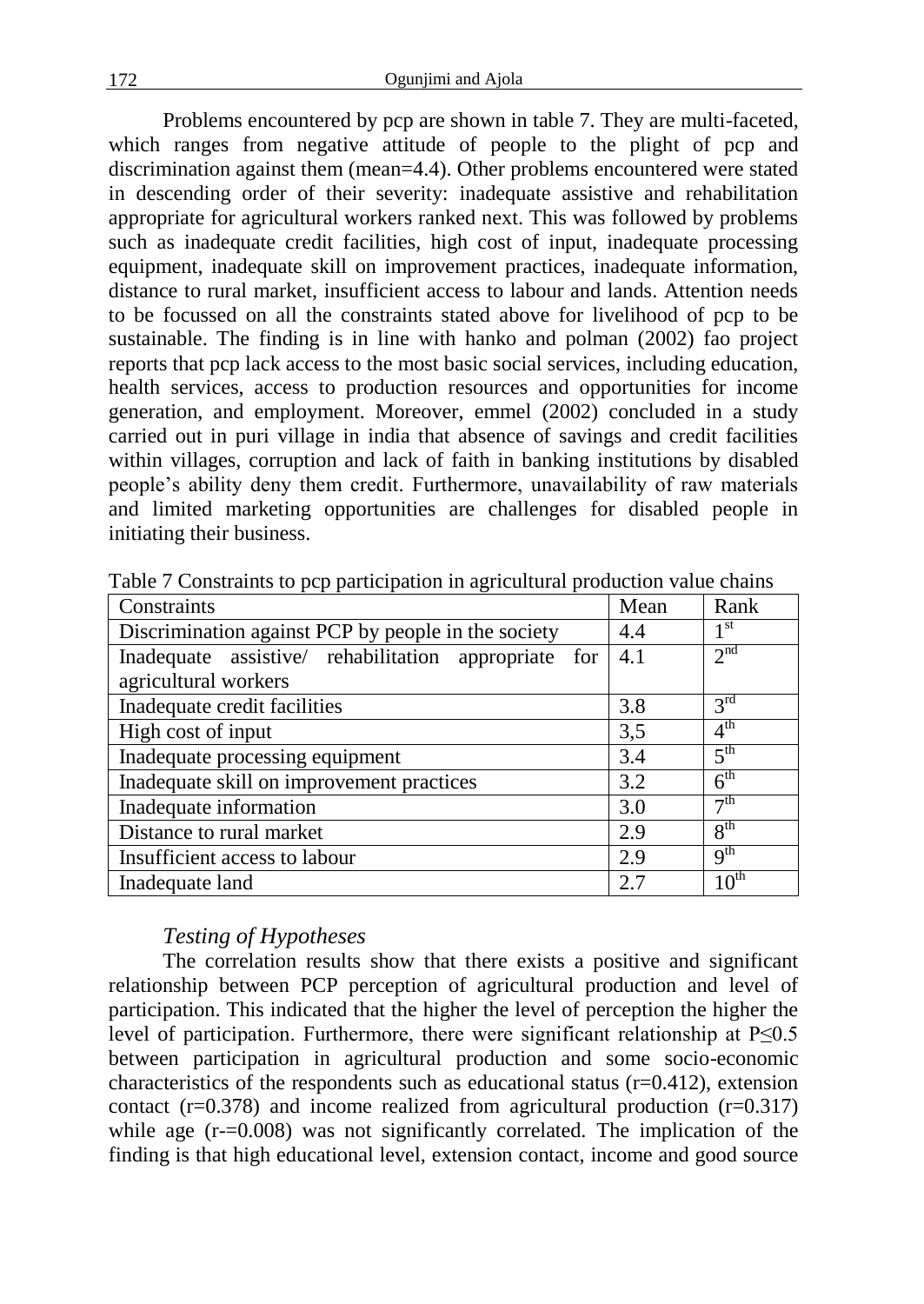of information have positive effect on the participation of PCP in agricultural production.

Table 8. Correlation analysis between level of participation of pcp and personal, socio-economic characteristics variables and type of disabilities.

| Variables                                          | Correlation ® | Co-efficient<br>of<br>determination $(r^2)$ |
|----------------------------------------------------|---------------|---------------------------------------------|
| Perception of PCP about agriculture                | $0.547**$     | 0.229                                       |
| Level of education                                 | $0.412**$     | 0.170                                       |
| <b>Extension contact</b>                           | $0.378**$     | 0.143                                       |
| agricultural<br>Income realized from<br>production | $0.317**$     | 0.101                                       |
| Type of disabilities                               | $-0.251**$    | 0.063                                       |
| Age                                                | 0.056         | 0.003                                       |

### **CONCLUSIONS**

The overall conclusion is that majority of the physically challenged people participated in agriculture at low level, which were due to the constraints ranging from discrimination, inadequate assistive and rehabilitation appropriate for agricultural workers. Moreover, PCP had high perception towards agricultural production and other related value chains such as processing, parking and marketing. However, high level of perception of PCP about agricultural production did not translate to high level of participation which might be as result of challenges encountered by PCP in the course of their participation in agricultural production.

There is need to arouse the interest of physically challenged people through training on the relevant agricultural value chains from production to consumption by the extension agents and other relevant agencies. Government at all levels and Non-Governmental Organisations should integrate disabled people into sustainable agriculture and rural development policies and programmes meant for them. Provision of appropriate technologies and credit facilities through public and private partnership will facilitate maximum participation in agricultural production. The future implication for food security and poverty alleviation is that, if the capability of physically challenged persons is enhanced through training by extension agents and necessary materials are provided, they can produce their own healthy foods and make meaningful contribution to agriculture and community development.

### **REFERENCES**

- Beresford, P., (1996). Poverty and Disabled People challenging dominant debates and polices. Disability and Society, 11 (4), pp. 553-567
- Deloitte Access Economics (2011). The economic benefits of increasing employment for people with disability. Commissioned by the Australian Network on Disability www.deloitte.com/au/economics August 2011, accessed on 23/4/2014